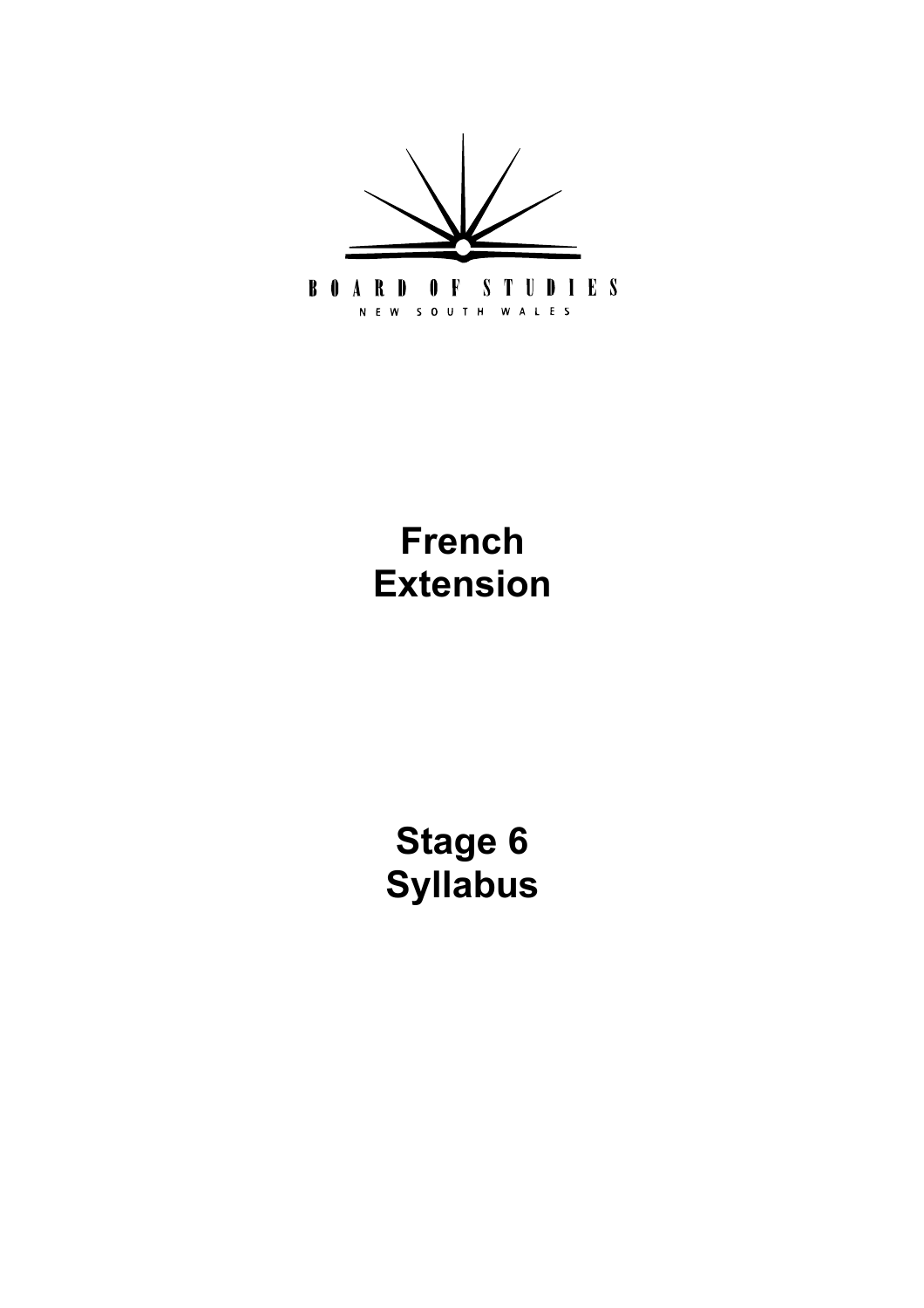#### **Original published version updated:**

Updated July 2008 – Official Notice BOS 32/08, Vol 17 No 3 June 2009 – Assessment and Reporting information updated

 © 2009 Copyright Board of Studies NSW for and on behalf of the Crown in right of the State of New South Wales.

 This document contains Material prepared by the Board of Studies NSW for and on behalf of the State of New South Wales. The Material is protected by Crown copyright.

 All rights reserved. No part of the Material may be reproduced in Australia or in any other country by any process, electronic or otherwise, in any material form or transmitted to any other person or stored electronically in any form without the prior written permission of the Board of Studies NSW, except as permitted by the *Copyright Act 1968*. School students in NSW and teachers in schools in NSW may copy reasonable portions of the Material for the purposes of bona fide research or study.

When you access the Material you agree:

- • to use the Material for information purposes only;
- • to reproduce a single copy for personal bona fide study use only and not to reproduce any major extract or the entire Material without the prior permission of the Board of Studies NSW;
- • to acknowledge that the Material is provided by the Board of Studies NSW.
- • not to make any charge for providing the Material or any part of the Material to another person or in any way make commercial use of the Material without the prior written consent of the Board of Studies NSW and payment of the appropriate copyright fee;
- to include this copyright notice in any copy made;
- • not to modify the Material or any part of the Material without the express prior written permission of the Board of Studies NSW.

 The Material may contain third party copyright materials such as photos, diagrams, quotations, cartoons and artworks. These materials are protected by Australian and international copyright laws and may not be reproduced or transmitted in any format without the copyright owner's specific permission. Unauthorised reproduction, transmission or commercial use of such copyright materials may result in prosecution.

 The Board of Studies has made all reasonable attempts to locate owners of third party copyright material and invites anyone from whom permission has not been sought to contact the Copyright Officer, ph (02) 9367 8289, fax (02) 9279 1482.

 Published by Board of Studies NSW GPO Box 5300 Sydney 2001 Australia

 Tel: (02) 9367 8111 Fax: (02) 9367 8484 Internet: www.boardofstudies.nsw.edu.au

ISBN 0 7313 4634 3

*2009363*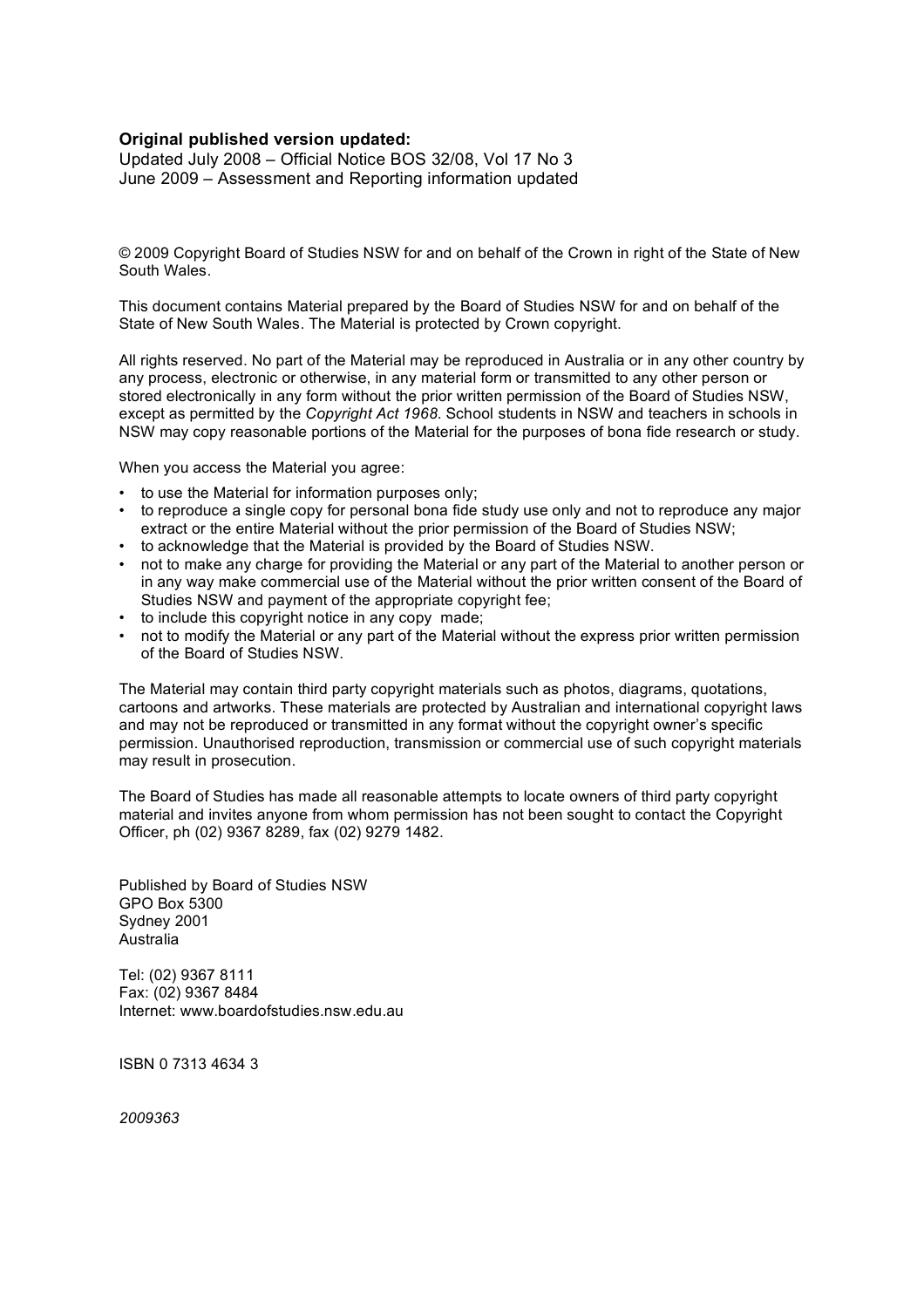# **Contents**

| 1  |     |  |  |  |  |
|----|-----|--|--|--|--|
| 2  |     |  |  |  |  |
| 3  |     |  |  |  |  |
| 4  |     |  |  |  |  |
| 5  |     |  |  |  |  |
| 6  |     |  |  |  |  |
| 7  |     |  |  |  |  |
|    |     |  |  |  |  |
| 8  |     |  |  |  |  |
|    | 8.1 |  |  |  |  |
|    | 8.2 |  |  |  |  |
|    | 8.3 |  |  |  |  |
|    | 8.4 |  |  |  |  |
|    | 8.5 |  |  |  |  |
| 9  |     |  |  |  |  |
| 10 |     |  |  |  |  |
|    |     |  |  |  |  |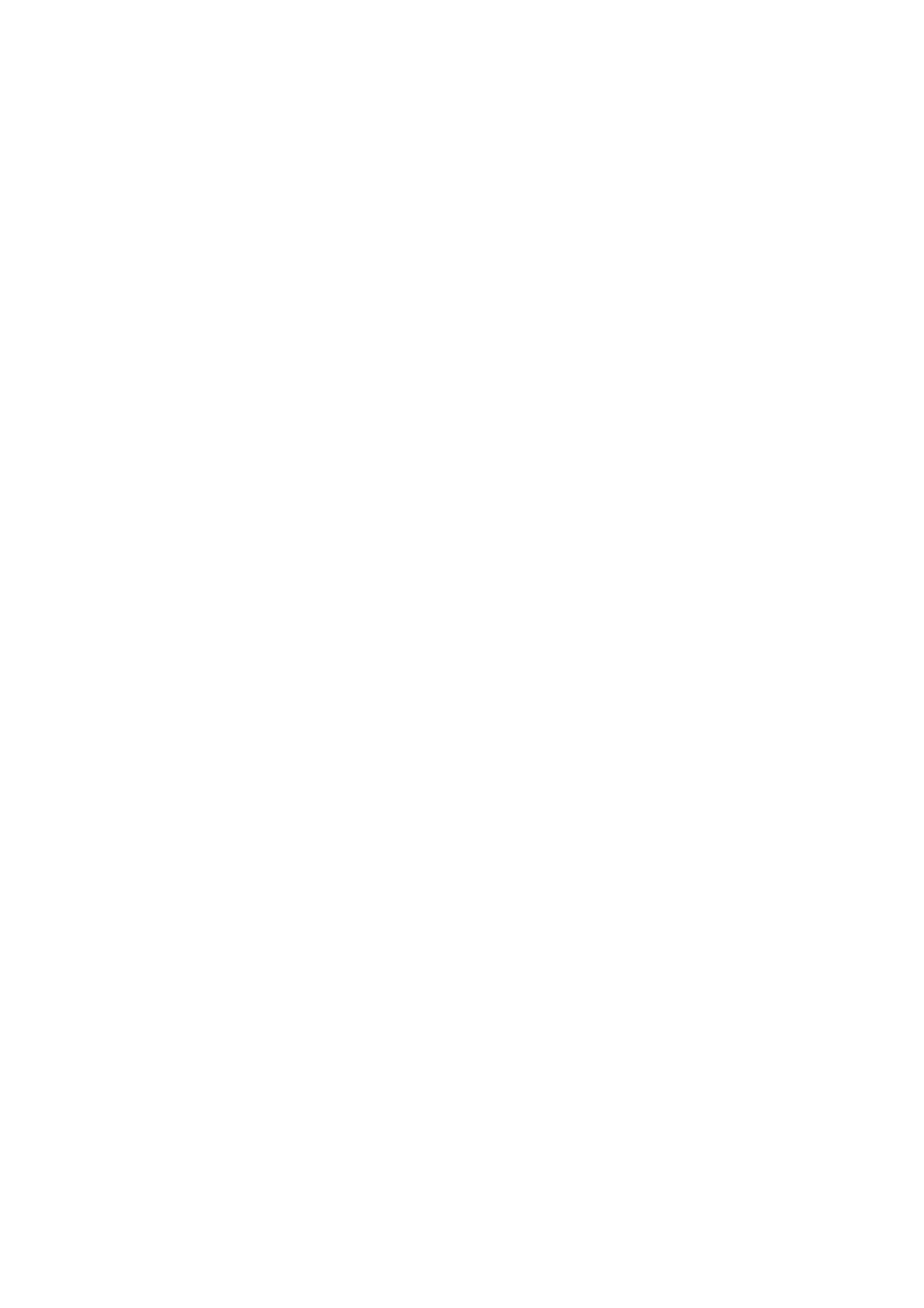#### <span id="page-4-0"></span> **The Higher School Certificate Program of Study 1**

The purpose of the Higher School Certificate program of study is to:

- provide a curriculum structure which encourages students to complete secondary education;
- foster the intellectual, social and moral development of students, in particular developing their:
	- - knowledge, skills, understanding and attitudes in the fields of study they choose
	- capacity to manage their own learning
	- desire to continue learning in formal or informal settings after school
	- capacity to work together with others
	- respect for the cultural diversity of Australian society;
- provide a flexible structure within which students can prepare for:
	- further education and training
	- employment
	- full and active participation as citizens;
- • provide formal assessment and certification of students' achievements;
- provide a context within which schools also have the opportunity to foster students' physical and spiritual development.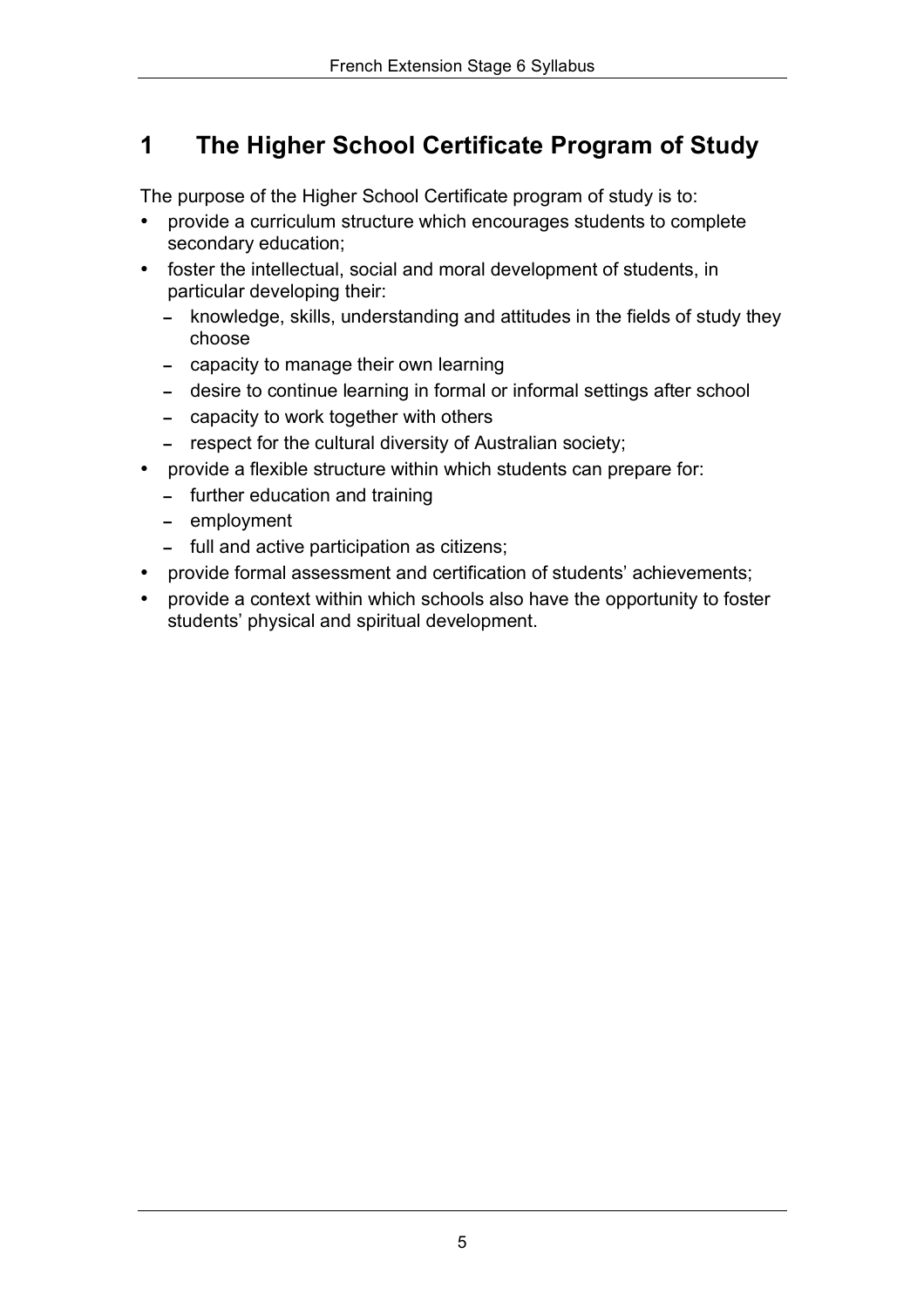#### <span id="page-5-0"></span> **Rationale for French Extension in the Stage 6 2 Curriculum**

 The Extension course builds upon the body of knowledge and skills acquired in the French Continuers course. It provides students with opportunities to develop a greater competence and fluency in the language, and to explore contemporary issues in French.

The French Extension course provides opportunities for students to:

- enhance their enjoyment of learning French by broadening and deepening their language experience
- • gain insight into the culture of French-speaking communities and the communities' perspectives on contemporary issues
- gain an appreciation of the French language through the study of contemporary texts
- use French as an adjunct to their career path.

 The French Extension course complements other subjects in the Stage 6 curriculum and assists students to prepare for tertiary education, employment, and full and active participation as citizens in a multicultural society.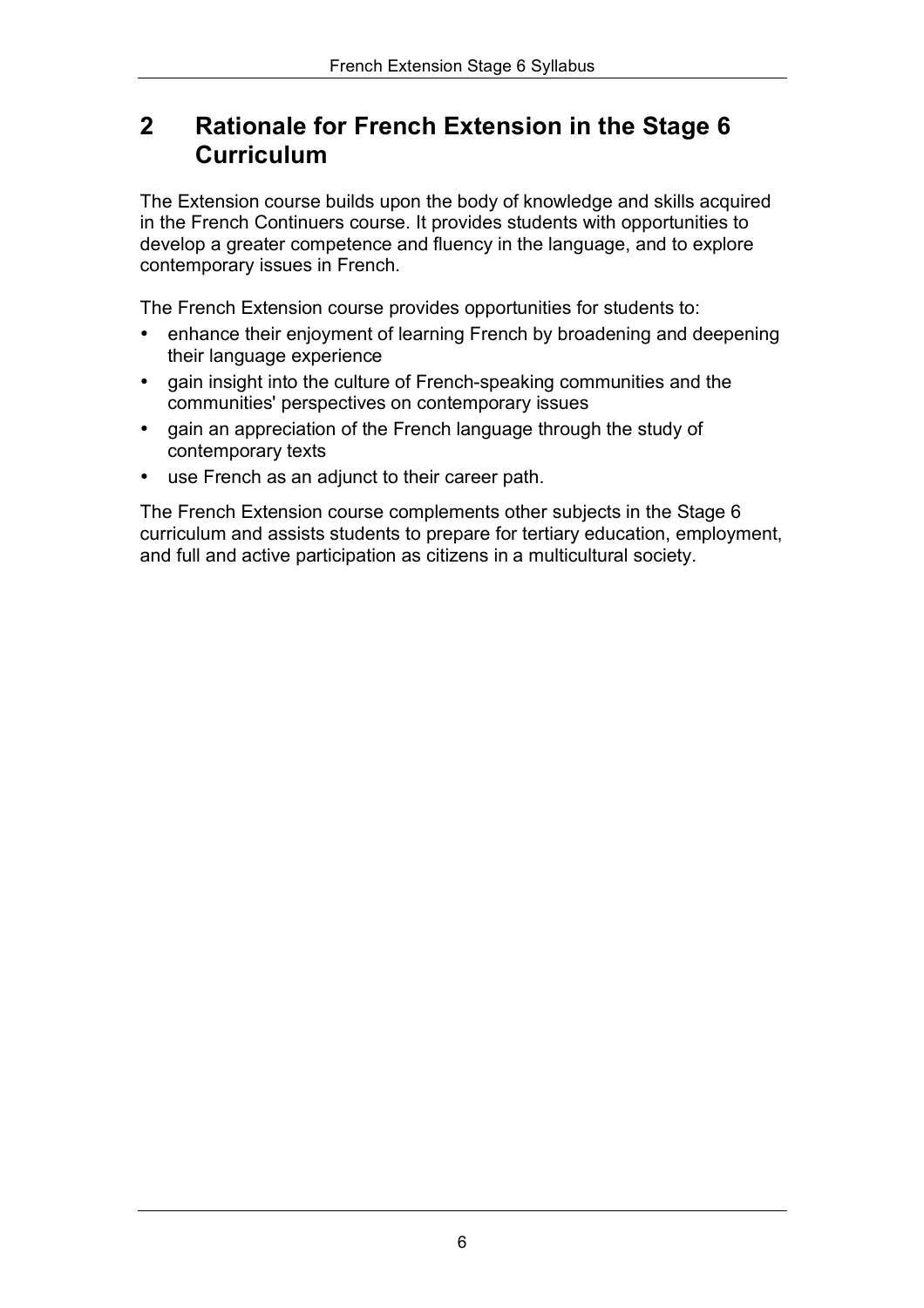#### **Continuum of Learning for French Stage 6 3 Students**

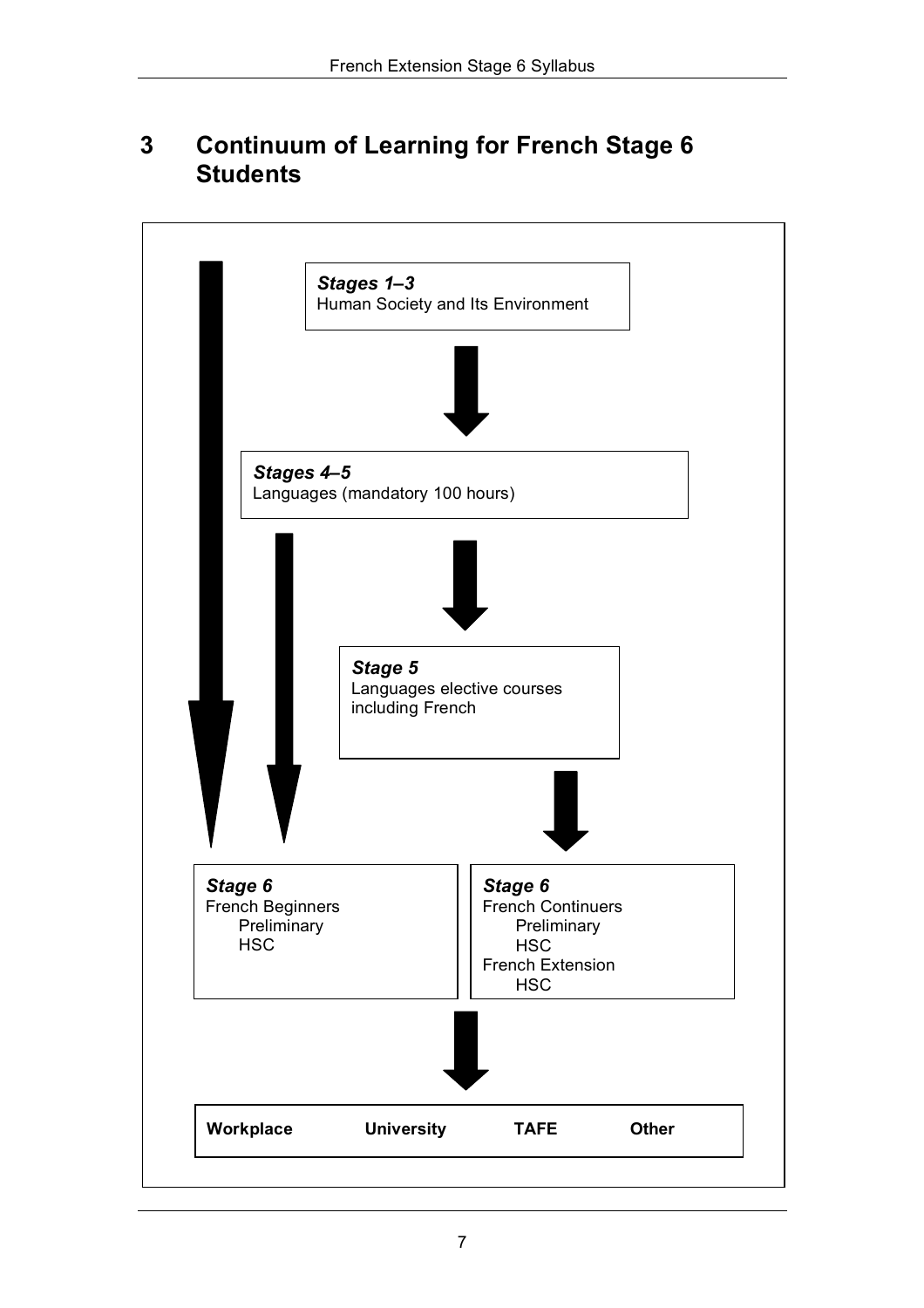The New South Wales curriculum provides opportunities for students to study a language or languages from Early Stage 1 through to Stage 6.

 In the K–6 (Stages 1–3) Human Society and Its Environment key learning area, students develop an awareness of languages and may learn about the world through the study of a language, such as French.

 In Years 7–10, a language is a mandatory component of the School Certificate, with students being required to complete 100 hours of language study. Elective study in Stages 4–5 in French builds upon the mandatory study.

 Stage 6 offers students the opportunity to continue the study of French at Continuers level with the option of an Extension course. The Extension course builds upon the French Continuers course. Students may also begin the study of French in Stage 6 by studying the French Beginners course.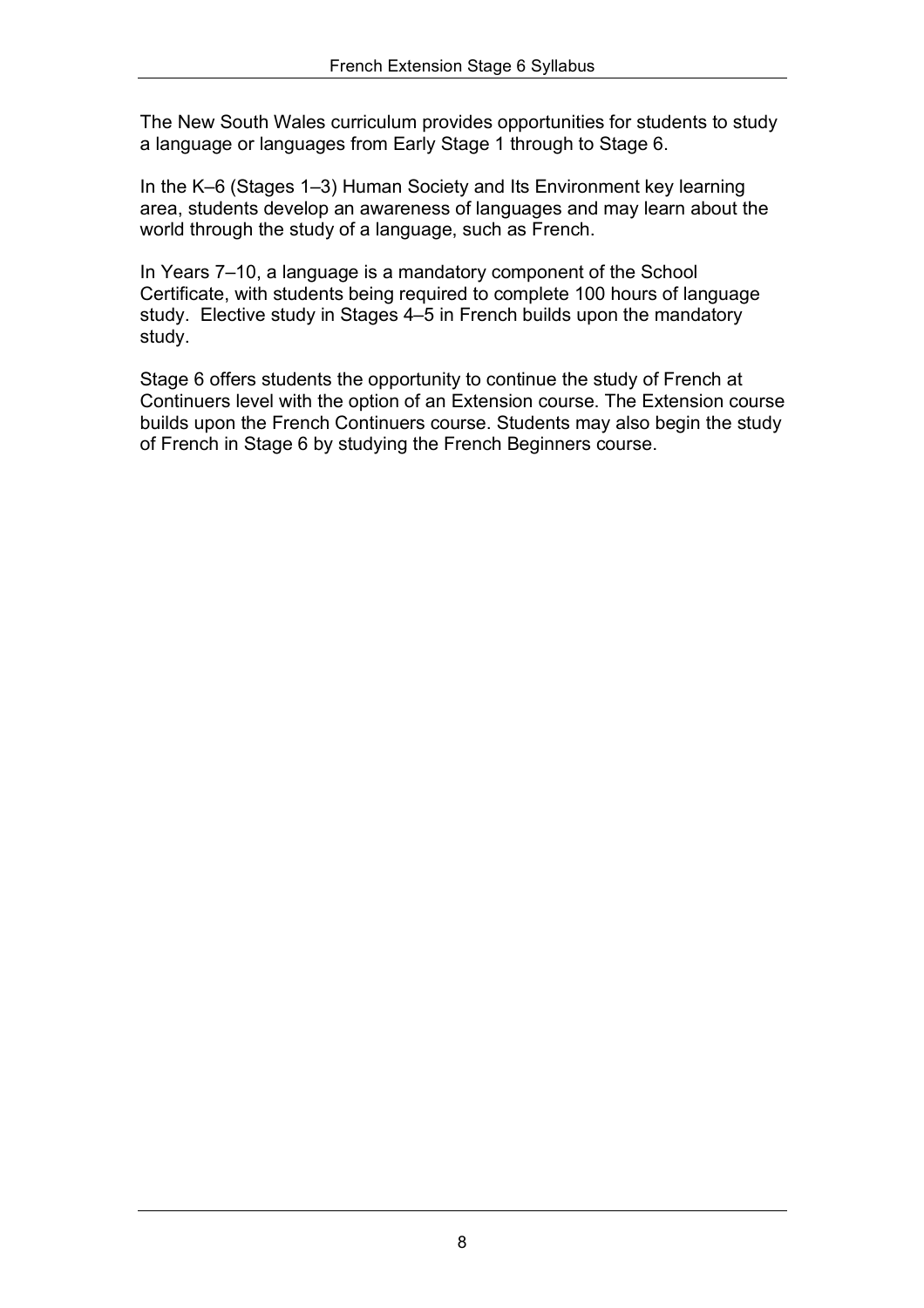### <span id="page-8-0"></span>**4 Aim**

 The aim of the *French Extension Stage 6 Syllabus* is to enhance students' knowledge and understanding of a range of issues as reflected in contemporary French texts, while extending their ability to use and appreciate French as a medium for communication, and creative thought and expression.

# **5 Objectives**

Students will achieve the following objectives:

- Objective 1 present and discuss opinions, ideas and points of view in French
- Objective 2 evaluate, analyse and respond to text that is in French and that reflects the culture of French-speaking communities.

 Meeting these objectives will involve using the skills of listening, speaking, reading and writing, either individually or in combination, and being able to move between French and English.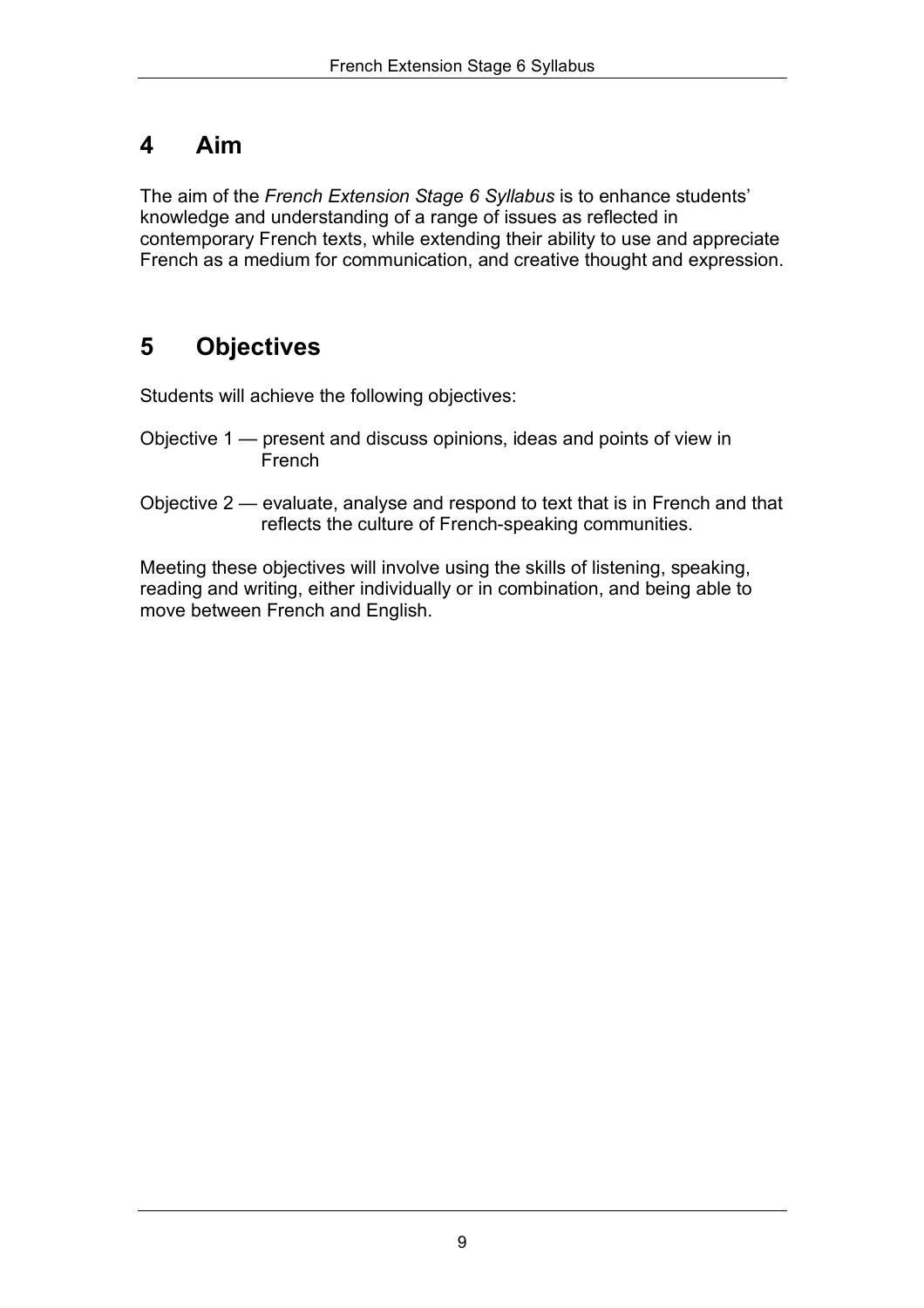#### <span id="page-9-0"></span>**6 Course Structure**

 The organisational focus of the French Extension course is the theme – the individual and contemporary society. A number of issues that exemplify aspects of the theme are prescribed for study. Students engage with the issues through the study of a prescribed text and related texts.

Study of the issues and prescribed text will involve:

- exploring the relationship between the issues and the prescribed text
- creating original text in response to aspects of the prescribed text
- identifying meaning and how it is conveyed in the prescribed text
- evaluating linguistic and cultural features of the prescribed text
- analysing the sociocultural context of the prescribed text.

 To support the study of the issues and to further develop knowledge of French and French-speaking communities, students will be required to read, view and/or listen to a range of related texts. Study of related texts will involve evaluating how the issues are presented in these texts.

The course structure is represented schematically below:



 The prescribed text and issues, and the resources list are published on the Board of Studies website (http://www.boardofstudies.nsw.edu.au).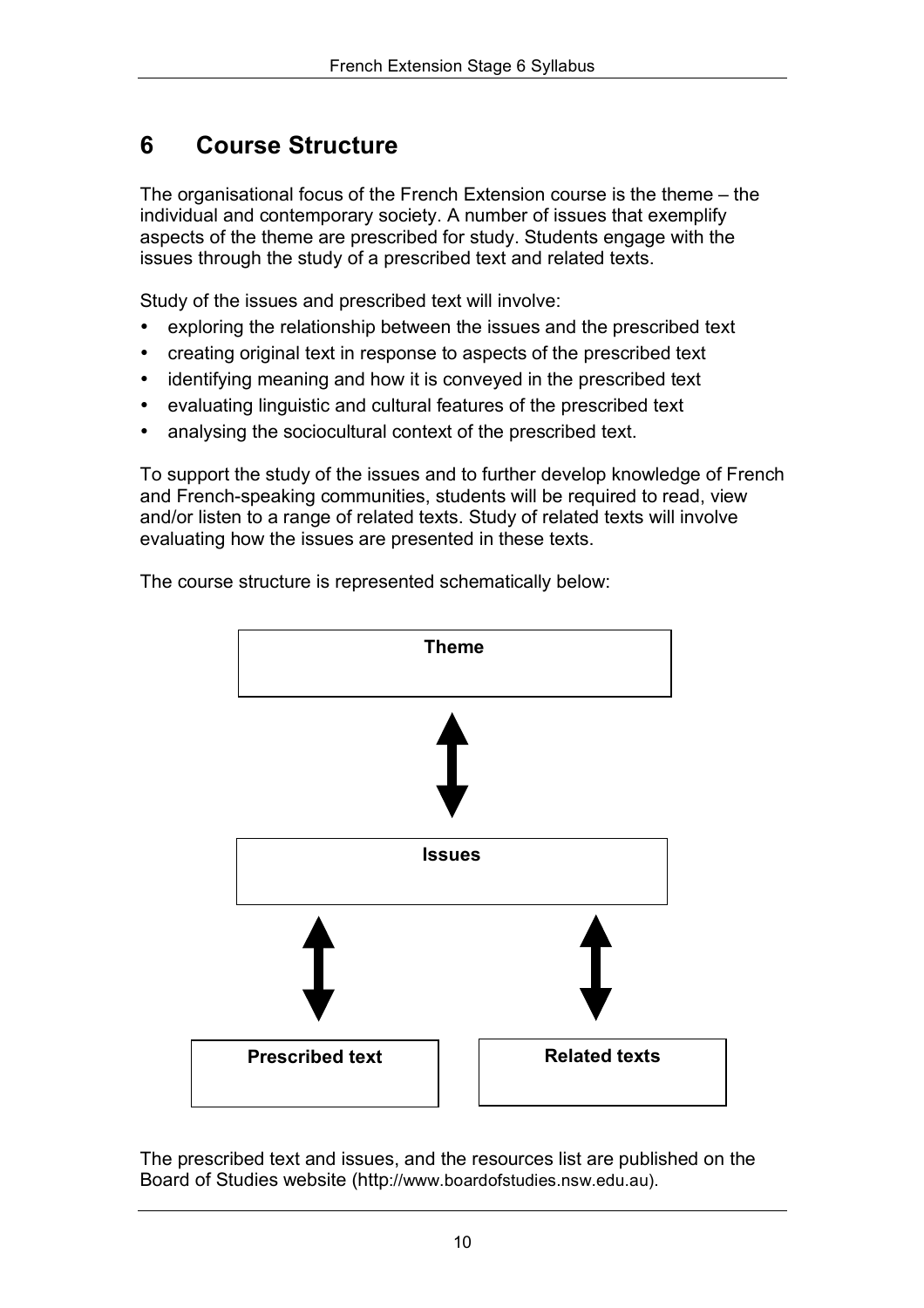#### **Objectives and Outcomes 7**

 The outcomes represent the knowledge, skills and understanding that students will achieve by the end of the French Extension course based on this syllabus. The outcomes have been linked to one objective but may derive from more than one. The degree to which students achieve these outcomes will be reported in the performance scale. These outcomes build on the outcomes for the French Continuers course. It is implicit in these outcomes that students have completed the Preliminary course in the French Continuers course.

### **7.1 Table of Objectives and Outcomes**

| <b>Objectives</b>                                                                                                                   | <b>Outcomes</b>                                                                                                                                                                                                              |  |  |
|-------------------------------------------------------------------------------------------------------------------------------------|------------------------------------------------------------------------------------------------------------------------------------------------------------------------------------------------------------------------------|--|--|
| The student will:<br>present and discuss<br>1<br>opinions, ideas and<br>points of view in French                                    | The student:<br>1.1 discusses attitudes, opinions and<br>ideas in French<br>1.2 formulates and justifies a written or<br>spoken argument in French                                                                           |  |  |
| 2 evaluate, analyse and<br>respond to text that is in<br>French and that reflects<br>the culture of French-<br>speaking communities | 2.1 evaluates and responds to text<br>personally, creatively and critically<br>2.2 analyses how meaning is conveyed<br>2.3 analyses the social, political, cultural<br>and/or literary contexts of text that is<br>in French |  |  |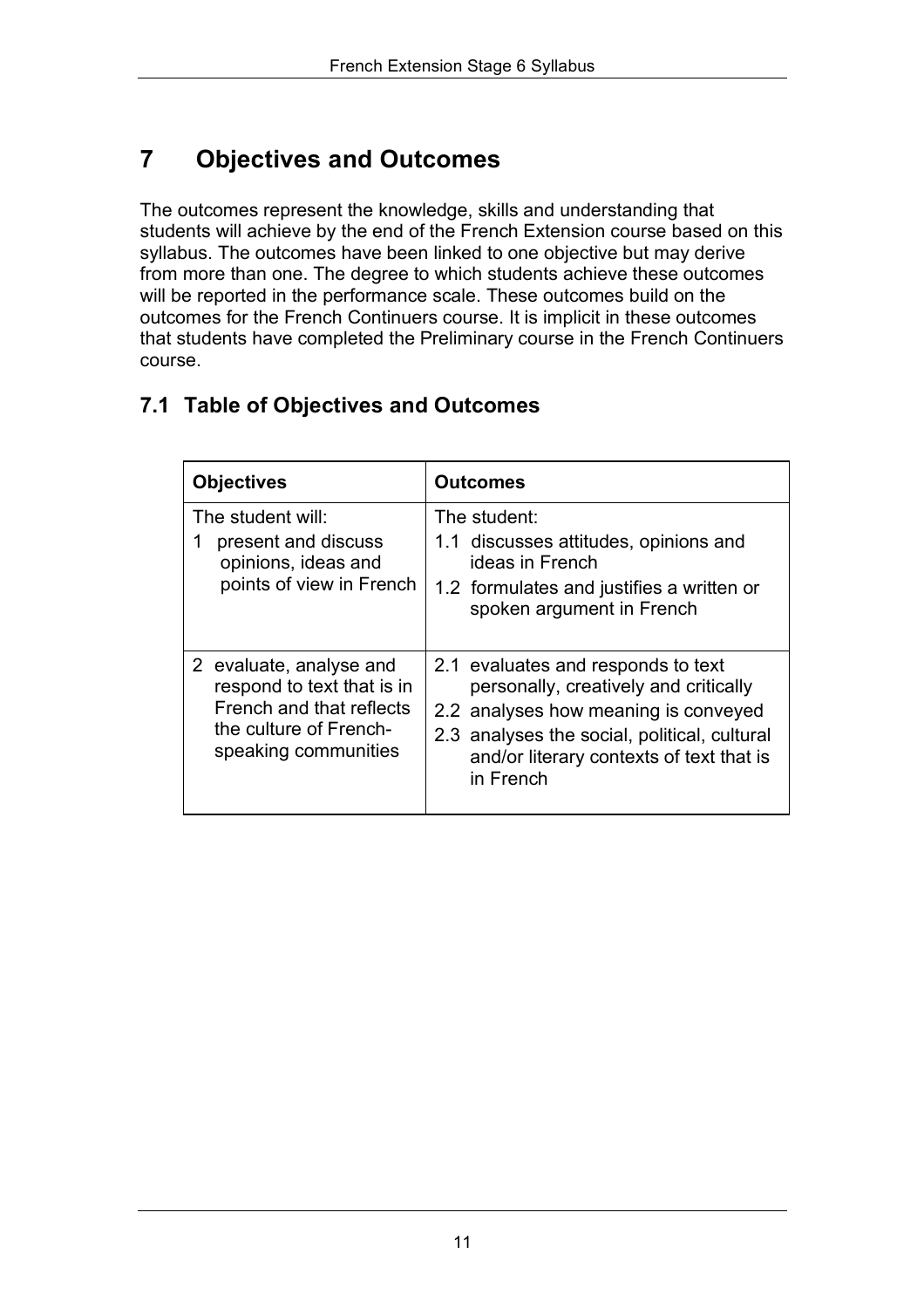# <span id="page-11-0"></span>**8 Content**

### **8.1 Theme and Issues**

 The theme – the individual and contemporary society – is the organisational focus of the French Extension course and will be studied through a number of issues and a range of texts.

 Not all issues will require the same amount of study time. The length of time and depth of treatment determined for each issue will depend on a number of factors, including:

- the particular objective(s) being covered
- the needs and interests of the students
- the linguistic and cultural complexity of the prescribed text, and of the related texts selected for study
- the nature of tasks undertaken
- the language that is used in responding
- the nature of the language itself.

 Teachers should structure and organise programs based on the prescribed issues to meet the objectives and outcomes of the syllabus.

### **8.2 Text**

 The term 'text' refers to any form of communication – spoken, written or visual, or any combination of these.

 Students will analyse and evaluate text from linguistic (language forms and features, structure) and cultural (thematic, contextual, social and political) perspectives, and consider how they are related.

 Students will also be expected to create a range of texts appropriate to a variety of contexts, purposes and audiences.

 In this way, students will develop skills in listening, speaking, reading and writing. They will also develop skills in critical literacy by reflecting on their own and other cultures, and by making connections between French and English, and/or other languages.

#### **8.2.1 Prescribed Text**

 The prescribed text may be an extract or extracts from a novel or film, or a selection of short stories or songs. Where a prescribed text consists of an extract or extracts, students should be familiar with the whole text.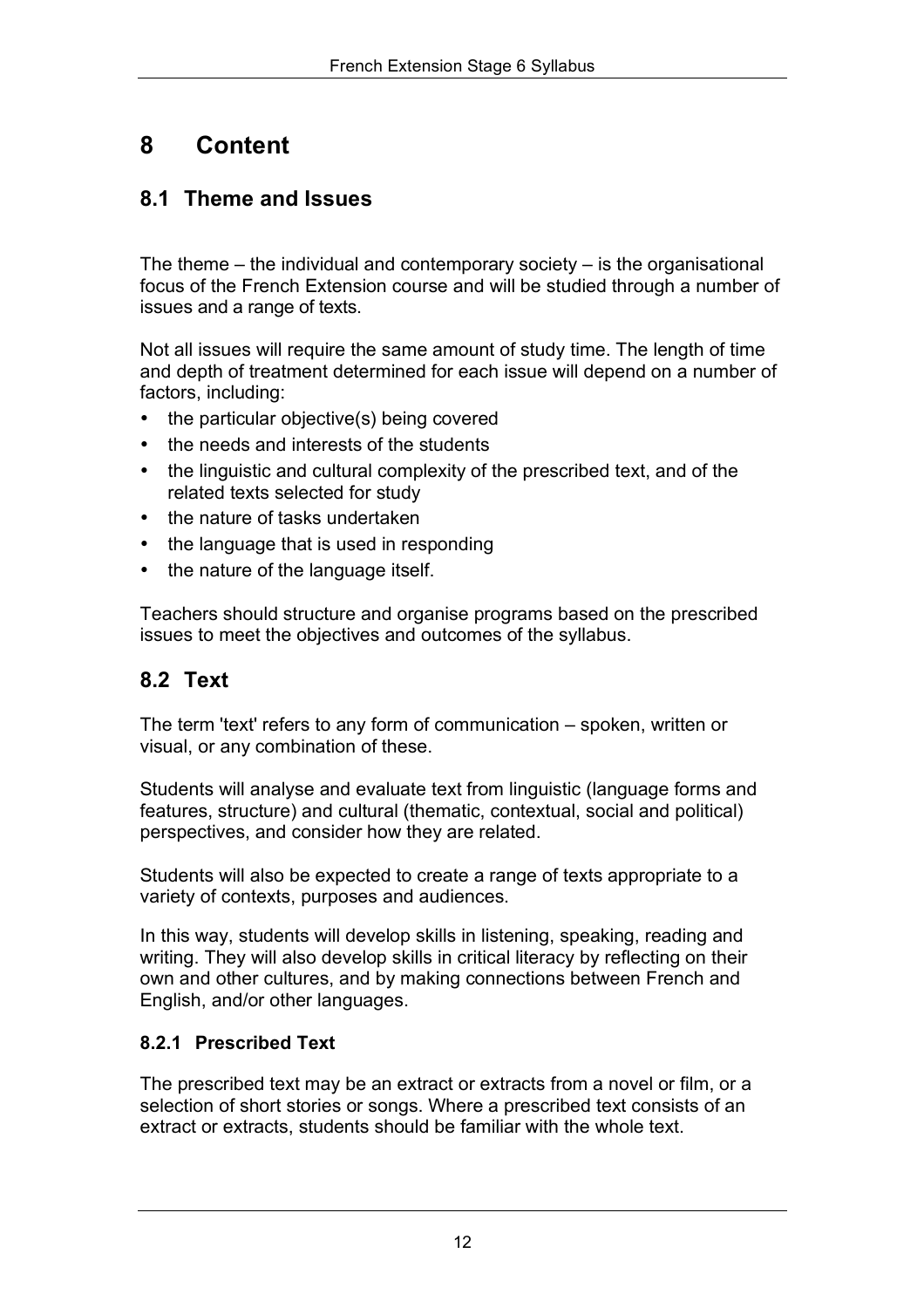Students should know and understand how particular features, used in the text type prescribed, convey meaning. A knowledge of specialised, technical terminology, however, is not a requirement.

 The table below indicates the features of text types with which students should be familiar. These include both general features that relate to all text types and specific features that relate to the particular text type set for study.

| General features common to all text<br>types                                                                                                            | <b>Features specific to each prescribed</b><br>text type may include                                                                                                                                                       |
|---------------------------------------------------------------------------------------------------------------------------------------------------------|----------------------------------------------------------------------------------------------------------------------------------------------------------------------------------------------------------------------------|
| language<br>colloquial<br>dialect<br>accent<br>use of irony<br>satire                                                                                   | novel<br>plot development, sequencing of<br>events, use of flashback<br>use of dialogue, narrative<br>use of allegory, extended<br>metaphor                                                                                |
| humour<br>tenses<br>ellipses<br>structure<br>setting<br>time<br>place<br>cultural aspects                                                               | short story<br>$\bullet$<br>brevity and compactness<br>focus on one situation or a few<br>crucial moments<br>limited character development<br>fragmented plot<br>$\qquad \qquad -$<br>inconclusive or unexpected<br>ending |
| character<br>$\bullet$<br>key/secondary<br>imagery<br>$\bullet$<br>symbolism<br>recurrent motif<br>simile/metaphor<br>relationship between<br>$\bullet$ | song<br>$\bullet$<br>instrumentation, voice, melody,<br>rhythm, tempo<br>use of repetition<br>use of refrain<br>rhyme, rhythm, assonance,<br>alliteration                                                                  |
| author/director/narrator/singer and<br>the audience<br>narrative technique<br>perspective<br>point of view<br>tone and mood                             | film<br>$\bullet$<br>plot development, sequencing of<br>events, use of flashback<br>shot composition/framing/editing<br>lighting/sound/colour<br>costuming                                                                 |

 Refer to the Board's website http://www.boardofstudies.nsw.edu.au for the prescribed text.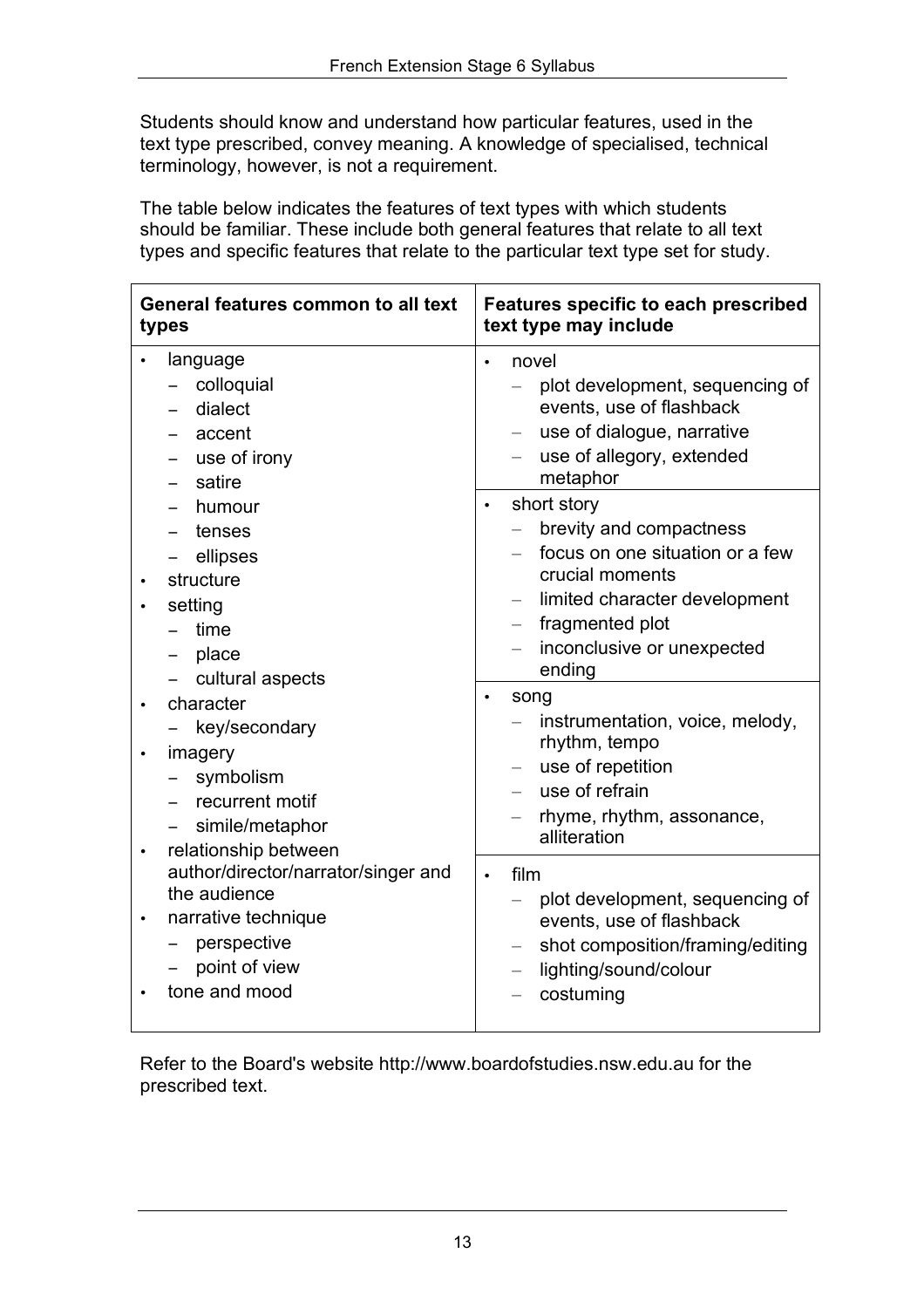#### <span id="page-13-0"></span> **8.2.2 Rotation of prescribed text and issues**

 Each year a text and 2–3 issues will be prescribed for study. These will be reviewed on a regular basis and will be published on the Board of Studies website (http://www.boardofstudies.nsw.edu.au).

#### **8.2.3 Related Texts**

 In addition to the prescribed text, students will read, listen to and view a range of texts relevant to the prescribed issues. Texts may be authentic or modified to allow students to engage with the prescribed issues at a level appropriate to their needs, interests and experience.

### **8.3 Text Types**

 The text types listed in the *French Continuers Stage 6 Syllabus* are assumed knowledge.

 In addition, students are expected to be able to produce the following text types in the external examination:

 script of a conversation formal letter monologue narrative account\* short essay

 Teachers may introduce students to a wider range of text types in the course of their teaching and learning program.

 \*Please note: Narrative account may include, for example, the writing of an alternative ending to a short story, or the rewriting of an excerpt from a different perspective.

### **8.4 Vocabulary**

 While there is no prescribed vocabulary list, it is expected that students will be familiar with a range of vocabulary and expressions relevant to the prescribed issues.

#### **8.4.1 Dictionaries**

 Students should be encouraged to use dictionaries. It is expected that teachers will assist students to develop the necessary skills and confidence to use dictionaries effectively.

 Suggested editions are published in the Resources on the Board of Studies website (http://www.boardofstudies.nsw.edu.au). Students are able to use monolingual and/or bilingual print dictionaries in the written examination. Information regarding the use of dictionaries in the HSC examination may be found in *Assessment and Reporting in French Extension Stage 6*.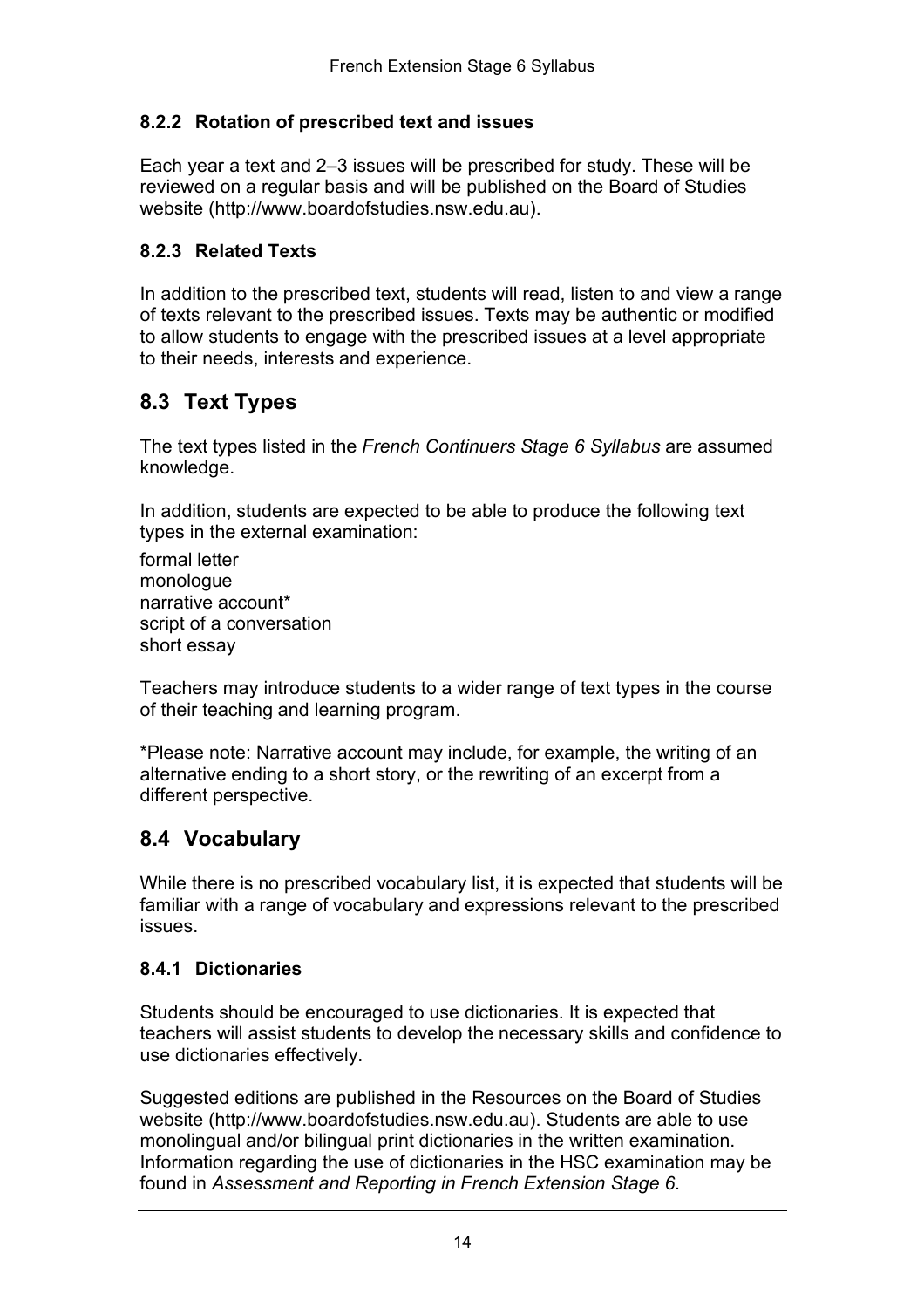### **8.5 Grammar**

 The following grammatical structures are those that students studying French in an Extension course are expected to know and use. They build on the grammatical items prescribed in the *French Continuers Stage 6 Syllabus*, which are assumed knowledge.

| <b>Grammatical item</b> | <b>Sub-elements</b>                                                                             | Example(s)                                                                         |
|-------------------------|-------------------------------------------------------------------------------------------------|------------------------------------------------------------------------------------|
| Verbs                   | causative<br>use of inversion after<br>certain adverbs: peut-<br>être, à peine, ainsi,<br>aussi | Il faut faire réfléchir les gens.<br>Peut-être trouverez-vous d'autres<br>raisons. |
| Tense                   | future perfect                                                                                  | Quand le gouvernement aura pris les<br>mesures nécessaires                         |
|                         |                                                                                                 | Quand les Jeux Olympiques se seront<br>déroulés                                    |
|                         | conditional perfect                                                                             | On aurait vu une augmentation des<br>impôts si                                     |
|                         |                                                                                                 | On serait arrivé à une meilleure<br>situation si                                   |
| Voice                   | passive                                                                                         | Le conflit a été résolu.                                                           |
| Mood                    | subjunctive:                                                                                    |                                                                                    |
|                         | present                                                                                         | Pourvu que les jeunes reconnaissent<br>leurs droits.                               |
|                         | perfect                                                                                         | On craint que les autorités n'aient pas<br>compris le problème.                    |
| Relative pronouns       | dont                                                                                            | La façon dont le gouvernement traite le<br>chômage                                 |
|                         | lequel, laquelle                                                                                | Le bâtiment près duquel il travaille                                               |
|                         | ce qui, ce que                                                                                  | Voilà ce qui contribue à l'aliénation de<br>l'homme.                               |
|                         | ce dont                                                                                         | Je vais vous raconter ce dont je me<br>souviens.                                   |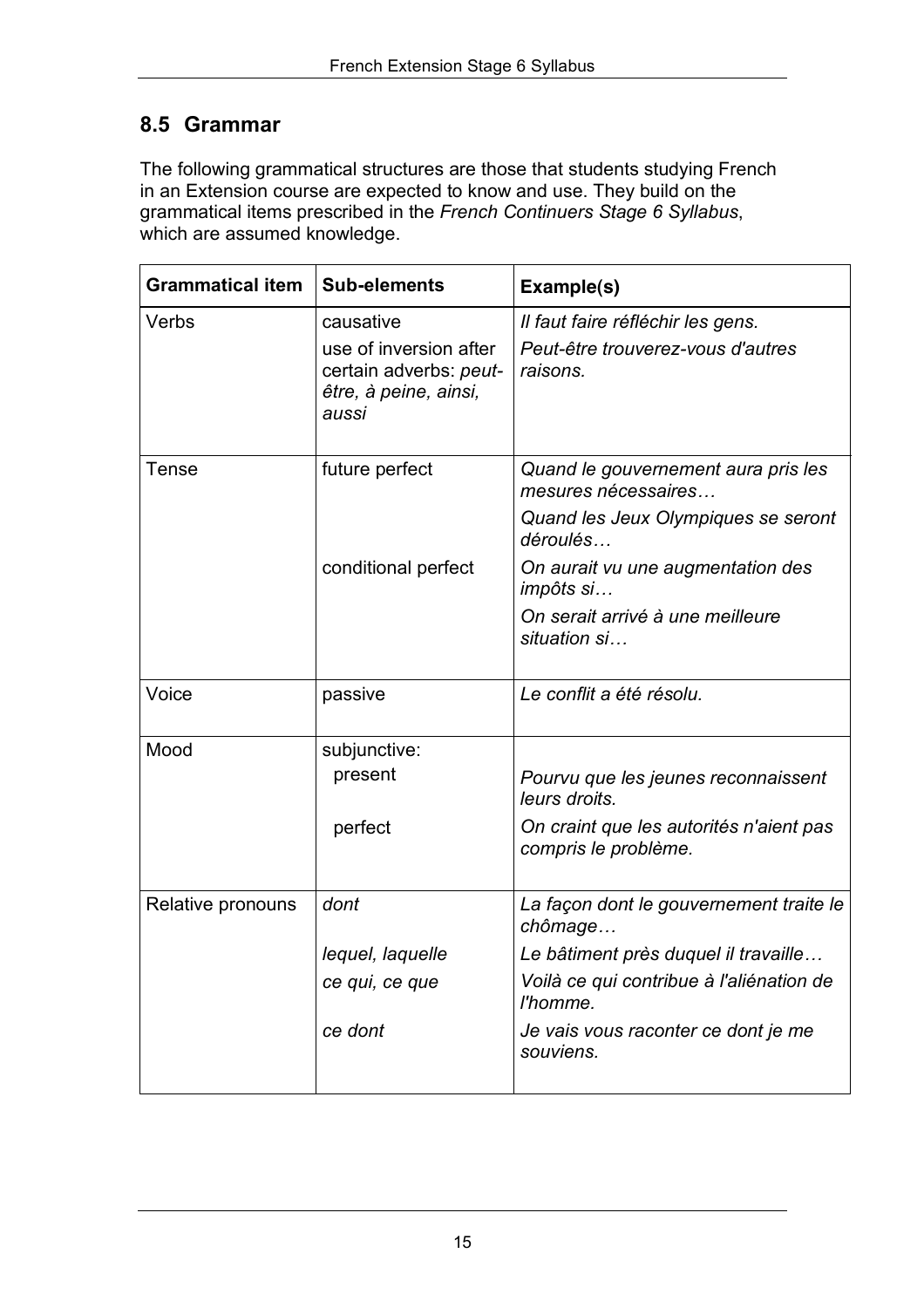#### <span id="page-15-0"></span>**9 Course Requirements**

For the Extension course:

- the Continuers Preliminary course is a prerequisite
- the Continuers HSC course is a co-requisite
- 60 indicative hours are required to complete the course.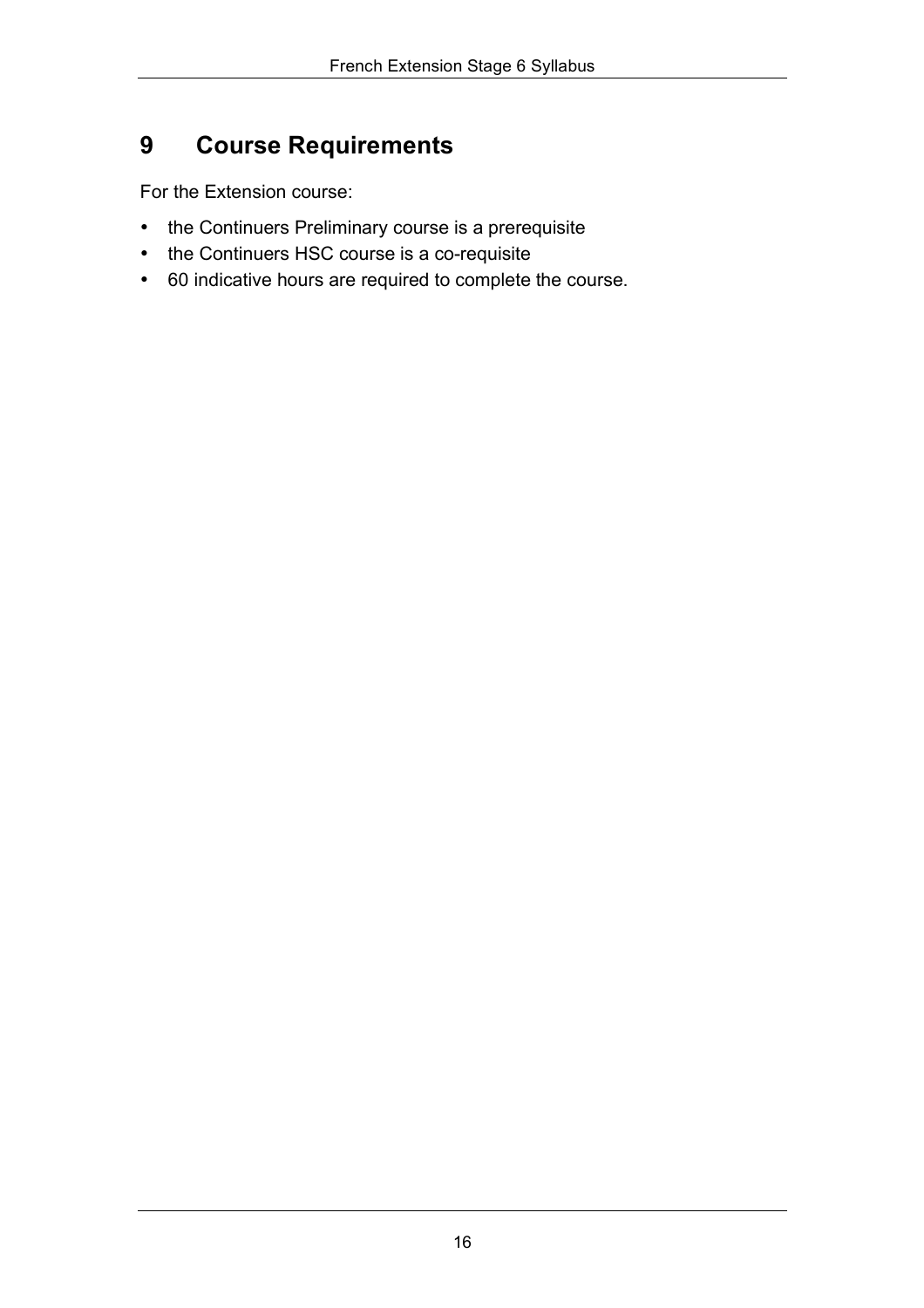# <span id="page-16-0"></span>**10 Post-school Opportunities**

 The study of French provides students with knowledge, understanding and skills that form a valuable foundation for a range of courses at university and other tertiary institutions.

 In addition, the study of French assists students to prepare for employment, and full and active participation as citizens. In particular, there are opportunities for students to gain recognition in Vocational Education and Training. Teachers and students should be aware of these opportunities.